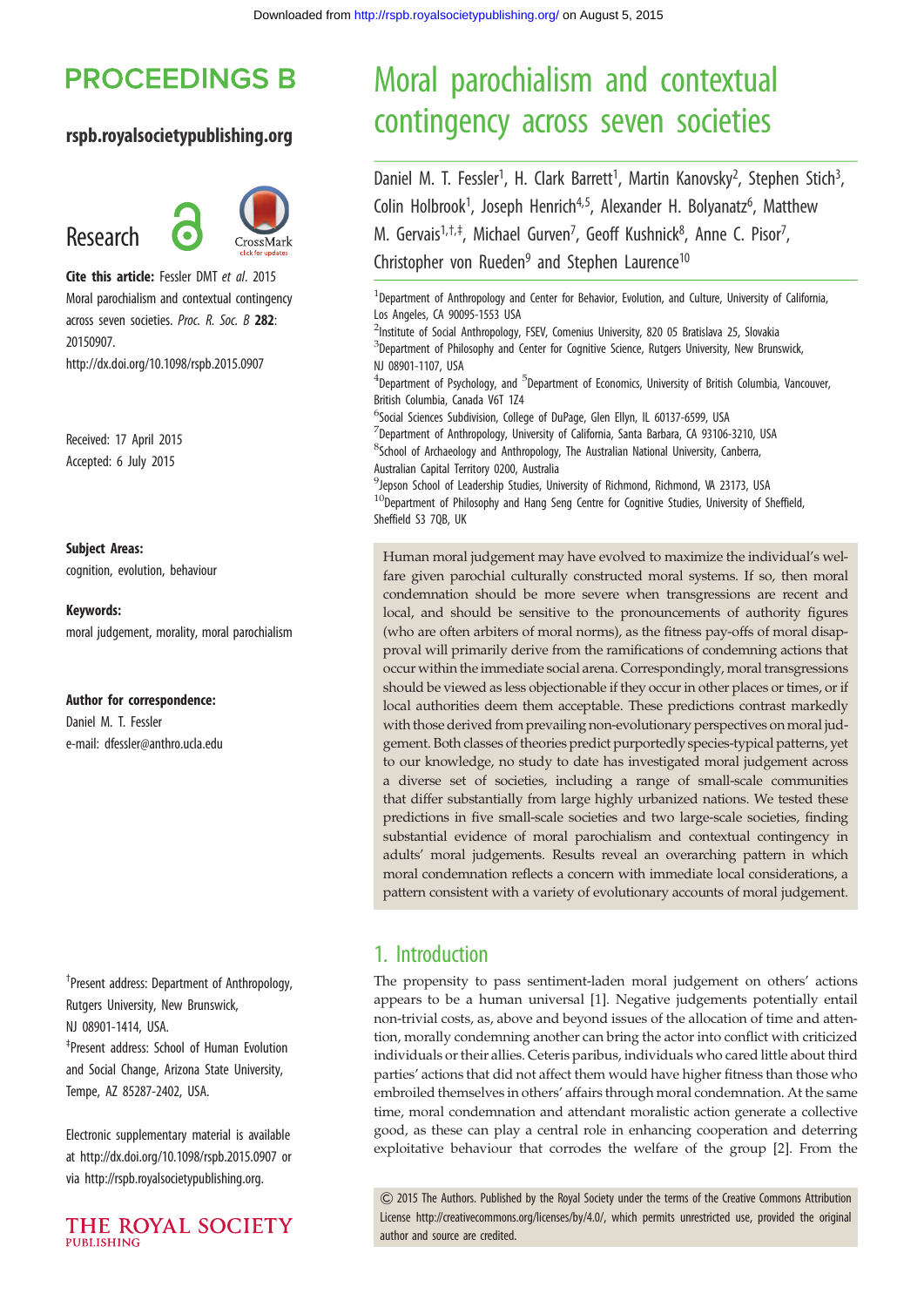outset of evolutionary biology, morality has thus occupied a central place in efforts to understand both the history of our species and the evolution of cooperation [\[3\]](#page-5-0).

Though differing in their particulars, a variety of theories indicate that morality is plausibly understood as the product of the conjunction of cultural evolution, which produces norms regulating behaviour, and genetic evolution, which produced psychological mechanisms that increase individual fitness within local culturally constructed social arenas [\[4](#page-5-0) –[6](#page-5-0)]. Importantly, despite their differences, all of these evolutionary theories thus predict that third-party moral evaluations will generally be parochial: if moral disapproval ultimately serves to enhance one's reputation in a manner that: (i) deters transgressions against the self, (ii) increases opportunities to participate in mutually beneficial cooperation, and (iii) protects one from higher order punishment [\[7](#page-5-0)–[11](#page-5-0)], then, because these benefits will only accrue in the immediate social arena, moral judgements should primarily address recent or ongoing events in one's own social group (the primary exception being the use of moral judgement to elevate the in-group and denigrate an out-group when rival groups conflict—[\[12](#page-5-0)]).

With the exception of situations of intergroup conflict including contexts in which offences against one's group are committed by another group—events that have occurred at a distant place or time will generally have fewer implications for members of one's own group than events that have occurred nearby and recently. As a result, people can be expected to attend less to moral proclamations regarding spatially or temporally distant incidents. Indeed, to the extent that an immediate audience does not have a stake in defending remote targets of disapproval, and such targets will neither learn of the disapproval nor be able to retaliate, such statements, being readily issued, risk being dismissed as cheap talk. Paralleling this, because the condemned actions, being remote, do not disrupt cooperation or coordination within the local social arena, repeatedly voicing such statements may lead others to attend less to the proclaimer's judgements (the problem of 'crying wolf' in the moral judgement arena), thereby reducing the individual's ability to amass reputational capital. Relatedly, because an audience's attention is a finite resource, moral condemnation will entail opportunity costs whenever making such pronouncements comes at the expense of other forms of social action. Hence, moral proclamations regarding remote events hold fewer strategic affordances for those who would make them. At the psychological level, when heartfelt, moral condemnation reflects the experience of punitive sentiments that can motivate taking more extensive action against the offender [[7](#page-5-0)], actions that can have great strategic importance for the punisher. Because it is difficult or impossible to take action against remote offenders, there is little value in strongly activating punitive sentiments. Taken together, the above considerations indicate that we can expect natural selection to have refined the input criteria for moral condemnation and the sentiments that underlie and attend it such that remote events will not activate the evolved mechanisms undergirding negative moral evaluation to the same degree as actions that occur in the here and now. This is not to say that actors should assess remote transgressions as acceptable. Rather, remote events should simply trouble actors less than immediate events, evoking weaker sentiments and eliciting less overt condemnation. (The mechanisms at issue afford such muted responses because, to function properly in the local arena, they must produce graded rather than binary outputs as, if punishment is to be administered efficiently, the strength of condemnation must correspond with the seriousness of the transgression.)

Paralleling the above considerations, because local standards change over time, and their application is frequently subject to interpretation, if actors are to accrue individual benefits by passing moral judgement on others' actions, they must be sensitive to indices of current local opinion moral condemnation can only enhance opportunities for inclusion in cooperative ventures and reduce the likelihood of higher order punishment if the condemner's evaluative criteria match those of her audience. Because authority figures and other high-status individuals are often the arbiters of local norms, people can thus be expected to attend to their pronouncements regarding the moral status of particular actions, as such statements will frequently be determinative of how the community will view these actions. Additionally, the effect of authority figures' opinions on individuals' views will be bolstered by the fact that adamantly adhering to a stance at odds with that of local authorities will often carry real costs. Although formal offices empowering authorities probably first became widespread during the Neolithic Revolution, acephalous hunter –gatherer bands exhibit inequalities in prestige [\[13](#page-5-0)], hence we can expect selection to have long shaped the mechanisms responsible for adjusting moral condemnation in light of the opinions of influential individuals.

The above evolutionary perspective diverges sharply from a prominent approach in moral psychology. A voluminous and influential literature, pioneered by Turiel [\[14\]](#page-5-0), argues that moral rules—putatively rules that address questions of harm, rights or justice—are viewed by adults as inherently both applying to all peoples at all times and being independent of the pronouncements of authority figures. Indeed, such invariance is hypothesized to be a hallmark of moral rules, in contrast to conventions, which are ostensibly recognized by adults as being contingent on local practices and subject to change. This is one version of what we term the theory of universalistic moral evaluation, which holds that the nature of the processes underlying moral assessment are such that, all else being equal, actions that are judged to be immoral are thought to be wrong independent of the time or place in which they occur, and regardless of the opinions of influential or powerful individuals.

Both the evolutionary perspective outlined above and theories of universalistic moral evaluation hold that their respectively predicted features of moral assessment are panhuman. Accordingly, a crucial test for both approaches is a stringent cross-cultural investigation that examines patterns of moral assessment across a diverse range of human societies. Although work on moral judgement has long been conducted cross-culturally (reviewed in [[15](#page-5-0)]), such investigations generally examine members of large-scale societies. While differing from Westerners in many ways, individuals in non-Western large-scale societies are nevertheless likely to be more similar to Westerners with regard to potentially relevant dimensions, such as education and familiarity with formal legal systems, than are members of many small-scale societies [\[16](#page-5-0)]. This is further complicated by the fact that much work to date has focused on children's moral development, leaving the key question of panhuman features of adult moral judgements underexplored. To provide a more definitive test of the competing predictions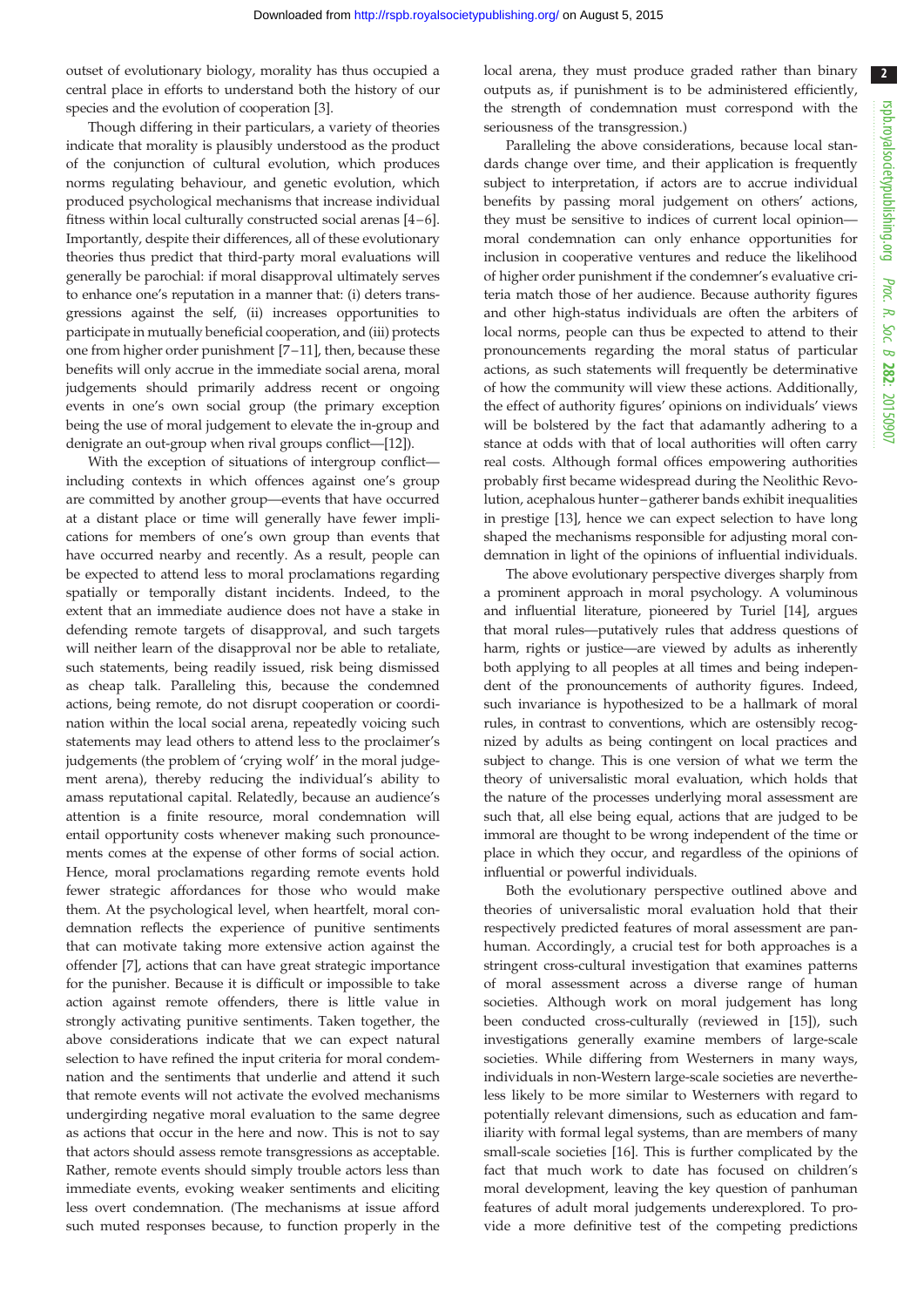regarding postulated panhuman features of moral judgement, we therefore examined adults' judgements in both large-scale societies and a diverse range of small-scale societies—societies with low population densities where traditional ways of life remain important and which have been influenced to a limited degree by large-scale societies.

Critics of the theory of universalistic moral evaluation have claimed that a significant proportion of adults in the West judge transgressions involving harm, rights or justice to be more acceptable if they occurred long ago or far away, or if the actions were endorsed by authorities. Initial reports in this regard [\[17](#page-5-0)] led to debate and further investigations, producing heterogeneous results and no consensus [\[18](#page-5-0) –[25\]](#page-5-0). For several reasons, tests to date are inconclusive. First, and most importantly, comparisons across truly dissimilar societies are critically absent. Second, the evolutionary views predict that, because moral disapproval in response to transgressions is shaped by both spatial/temporal distance and the pronouncements of authorities, moral condemnation occupies a graded continuum, contingent on the particulars of each case. However, consonant with the historical focus on children, previous investigations have generally employed simple dichotomous judgements regarding the acceptability of actions, obscuring any such continuum.

Independent of the above debate, several bodies of proximate-level research potentially bear on the predictions at issue. First, in what has been termed the Black Sheep Effect [[26](#page-5-0),[27](#page-5-0)], both positive and negative social assessments have been shown to be more extreme when applied to in-group members than when applied to out-group members. This bias is consonant with the parochialism predicted by evolutionary theories of morality. The impact of others' actions on both the individual and the group will generally be greater when the actors are members of the in-group, and, correspondingly, the pay-offs to the observer of engaging in social evaluation, be it positive or negative, should be more pronounced in this case [[8](#page-5-0)]; as a consequence, selection can be expected to have shaped mechanisms underlying social evaluation so as to generate more marked praise or condemnation of in-group members relative to outgroup members. Consistent with this view, enhanced in-group extremity in moral evaluations and/or the assignation of punishment has been found in the majority of relevant studies, conducted, respectively, with United States, Japanese and German university students ([\[8,28,29\]](#page-5-0), but see [\[30](#page-5-0)]) and maturing British schoolchildren [[31\]](#page-5-0). While relevant to the question at hand, such studies clearly suffer the core limitation of an exclusive focus on large-scale societies.

Whereas research on the Black Sheep Effect and related topics parallels predictions of moral parochialism, a second body of work generates the opposite predictions. Construal Level Theory [\[32](#page-5-0)] holds that psychological distance (defined as spatial, temporal, or social distance, or hypotheticality) increases the degree of abstractness with which an event is construed. On this view, moral rules are more abstract than pragmatic considerations, hence more distant events should be construed in more moral terms; as a consequence, more distant transgressions should be judged to be more immoral [[33,34](#page-5-0)]. Although experiments with Israeli and Swedish university students reveal that actions in the distant future are conceptualized in moral terms more than are near-term actions [\[33](#page-5-0)–[35\]](#page-5-0), these results failed to replicate in a United States university sample [\[36](#page-5-0)] and a Serbian university sample [\[37](#page-5-0)]; in another United States university sample, the relationship between temporal

distance and severity of moral judgement appears to reverse when events in the past are considered (see [\[38\]](#page-5-0), Experiment 1). Despite these mixed results, given the limited research to date, the predictions of Construal Level Theory, opposite to those of evolutionary theories of moral parochialism, merit testing.

Here, we put the divergent predictions regarding moral judgement to a stringent test: we employ adult samples from five different small-scale societies and two dissimilar large-scale societies; we replace dichotomous judgements of the acceptability of actions with graduated judgements; and we focus on transgressions of important social norms, using scenarios designed to embody the putative hallmarks of moral violations [\[14](#page-5-0)].

### 2. Material and methods

We selected small-scale societies that differ with regard to factors central to much cultural variation. Two societies (Tsimane' and Shuar) are egalitarian indigenous South American groups whose economies are based on horticulture, hunting and fishing; one (Yasawa) is a semi-stratified clan-based indigenous Fijian group reliant on fishing and horticulture; one (Karo Batak) is a clanbased rural Indonesian group focusing on rice agriculture, whereas another (Sursurunga) is a clan-based Melanesian horticulturalist group. Providing points of contrast, data were also collected in Storozhnitsa, a village in western Ukraine, and in relatively affluent urban areas (Santa Monica and San José) in California, USA. (See the electronic supplementary material for details.)

To test the prediction that judgements of the wrongness of transgressions would be contingent on the temporal and spatial locality of the acts and the pronouncements of authority figures, we crafted seven simple vignettes describing clear and substantial harm, violations of rights and/or injustice: a man stealing a stranger's money; a man battering his wife without provocation; a man striking and injuring a friend after the friend unintentionally injured him; a man cheating a stranger in a market transaction; a man knowingly spreading a false rumour that his rival is a thief; the initiator of a fight bribing a witness to lie about who was at fault, resulting in the innocent party being punished; and a man raping an unfamiliar woman (see the electronic supplementary material). For each vignette, after asking the participant to evaluate the given action ('How good or bad is what [the protagonist] did?'), we then sequentially asked the participant to provide such an evaluation in the event that: (i) a locally appropriate authority figure stated that the action was 'not bad'; (ii) the action occurred in the distant past; and (iii) the action occurred far away, in another society. Note that, while we anticipated some cross-societal variation in regard to the permissibility of some of these actions, our objective was to test whether those actions viewed in a given society as unequivocally bad would be judged less bad in light of (i), (ii) and (iii), asmoral parochialism predicts, or would not be so judged, as both moral universalism and Construal Level Theory predict.

In total, 237 adults across the seven research sites participated (see [table 1](#page-3-0) for sample characteristics). Vignettes were read aloud in the local language in one of two counterbalanced orders (see the electronic supplementary material). To ensure comprehension, participants were quizzed on each scenario following its presentation; if answers were incorrect, vignettes were re-read, and the process was repeated. Consonant with the simplicity of the vignettes, 96.4% of participants passed the comprehension test at first presentation, with the remainder passing subsequently. Participants were then asked to evaluate each act on a five-point scale (from 'Extremely Bad' to 'Extremely Good'). A printed linear scale (see the electronic supplementary material) was displayed and explained to participants, who pointed to the anchor marks that corresponded with their assessments. To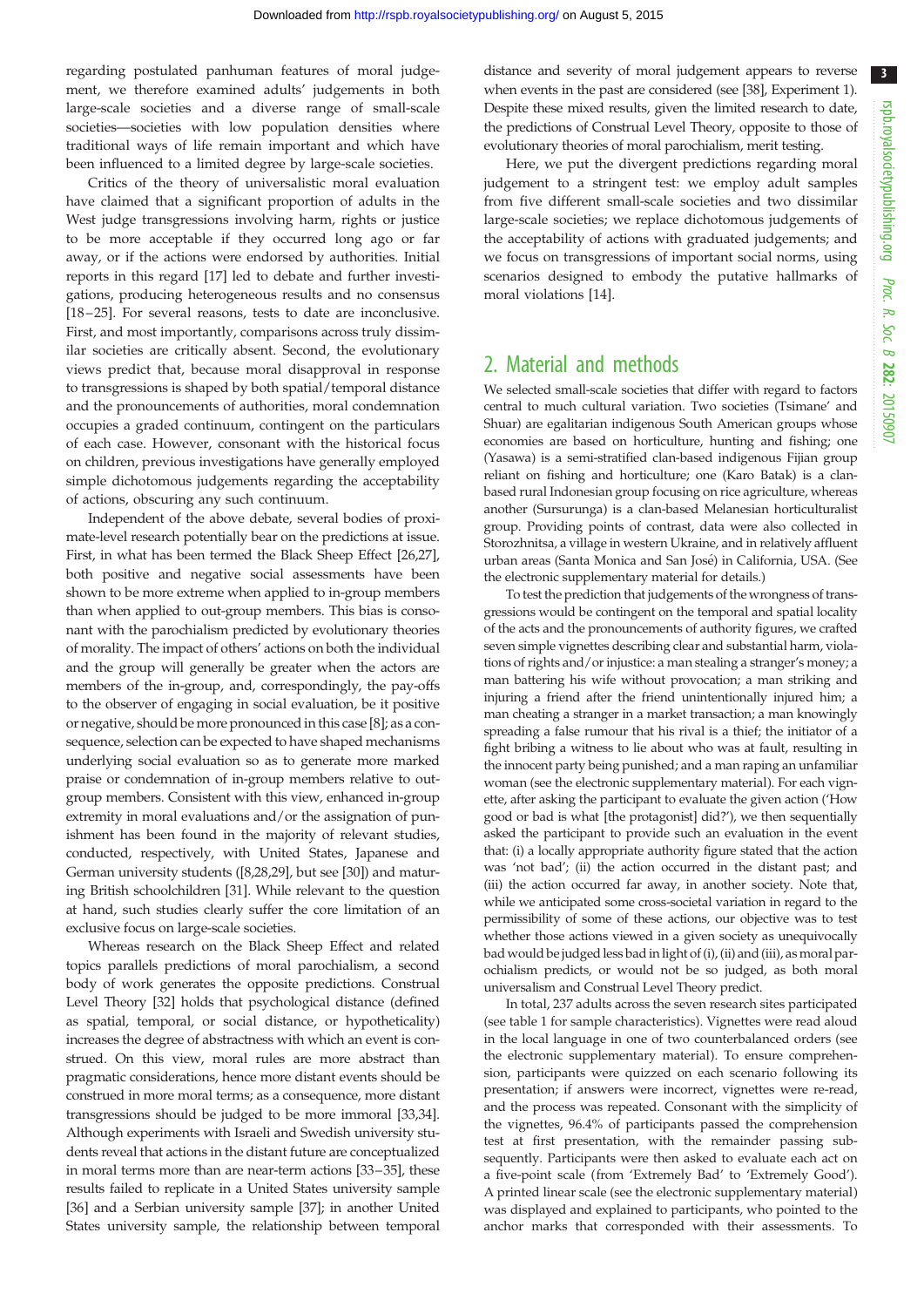<span id="page-3-0"></span>

Figure 1. Reductions in the ranked 'badness' of transgressions, aggregated across scenarios, as a function of the consent of an authority figure, temporal distance, or spatial distance, presented as odds ratios and their 97.5% confidence intervals. The odds ratios, computed by exponentiating the beta coefficients (e $^\beta$ ), provide the odds of a badness judgement falling at a given ranked level or below when the factor is present, relative to when it is absent, across all badness levels. Odds ratios above 1 thus indicate reduced judgements of badness.

|              |    | sex ratio | age (in years) |       |
|--------------|----|-----------|----------------|-------|
| site         | N  | % female  | М              | s.d.  |
| Tsimane'     | 30 | 53.3      | 37.8           | 14.39 |
| Shuar        | 32 | 62.5      | 25.9           | 9.24  |
| Yasawa       | 49 | 46.9      | 41.8           | 14.77 |
| Karo Batak   | 34 | 61.8      | 35.8           | 15.75 |
| Sursurunga   | 30 | 36.7      | 43.6           | 13.75 |
| Storozhnitsa | 30 | 73.3      | 47.3           | 15.35 |
| California   | 32 | 40.6      | 28.0           | 10.04 |

Table 1. Sample characteristics.

ensure that participants were interpreting the term 'bad' as addressing moral concerns (rather than, for example, unfortunate consequences), the same scale was next used to evaluate the effect that the act would have on the protagonist's reputation as a good or bad person. The severity of the transgression was then evaluated in three different contexts, presented in fixed order: authority consent, temporal distance and spatial distance (see the electronic supplementary material).

#### 3. Results

Prior to conducting our principal analyses, as an internal validity check, we compared participants' initial ratings of the badness of the seven transgressions with their ratings of the reputational costs suffered by the protagonist (see the electronic supplementary material). Significant positive correlations in all samples indicated that the former indeed reflect moral considerations.

To determine whether participants' judgements of the wrongness of the actions described in the scenarios were affected by the temporal or spatial locality of the acts or the pronouncements of authority figures, we conducted a series of ordinal regressions on participants' judgements, using temporal distance, spatial distance and authority consent as factors (we refer to these variables as TEMPORAL, SPATIAL and AUTH-ORITY, respectively). For these analyses, we examined only cases in which participants rated the act as 'bad' or 'extremely bad', as our hypothesis pertains only to judgements of acts judged as immoral [[18](#page-5-0)]. The initial rating of the harmful act thus doubles as a manipulation check to ensure that the participant considered the given act wrong. The vast majority of participants (95.2%, averaged across vignettes) rated acts as 'bad' or 'extremely bad', and no participant rated more than one act as acceptable, so no participant was excluded from the final aggregate sample (see the electronic supplementary material, table S2, for final sample sizes for each scenario). Using the ordinal package in R [[39](#page-5-0)], we fit a series of cumulative link mixed models (also known as ordered logit models) to the data, using model comparison to select the best-fit of each of the models. The resulting model reveals which of our study variables significantly impacted participants' moral judgements independent of age, sex, education, society and type of scenario evaluated (see the electronic supplementary material for complete analyses and results).

If the capacity for moral assessment evolved to operate in variable culturally constructed moral arenas, then such judgements should exhibit lesser condemnation of transgressions removed in time or space, or when the act is condoned by local arbiters of norms. Consistent with this prediction, our best-fit model revealed that the factors TEMPORAL, SPATIAL and AUTHORITY all produced substantial variation in the strength of participants' judgements of the moral wrongness of acts, with an increase in each factor leading to a reduction in wrongness judgements (figure 1; see the electronic supplementary material for details). Participants in all seven societies viewed actions involving gross infliction of harm, violation of rights, and/or injustice as less immoral when they occurred long ago, and the same is true with regard to spatial distance. Endorsement by an authority has this effect in four of the societies sampled, with the other three societies displaying non-significant trends in the direction of reduced severity. These results are robust to differences in sample composition with respect to age, sex and education. Moreover, the patterns emerge despite substantial differences between the samples in the contributions made by the various scenarios. For example, in the Shuar and Storozhnitsa samples, cheating a stranger in the marketplace was a scenario in which judgements were least influenced by spatial or temporal distance or authority consent, whereas the opposite was true in the Yasawa, Tsimane' and California samples (see the electronic supplementary material for details).

#### 4. Discussion

Consistent with the thesis that moral judgements reflect mechanisms that evolved to maximize the benefits derived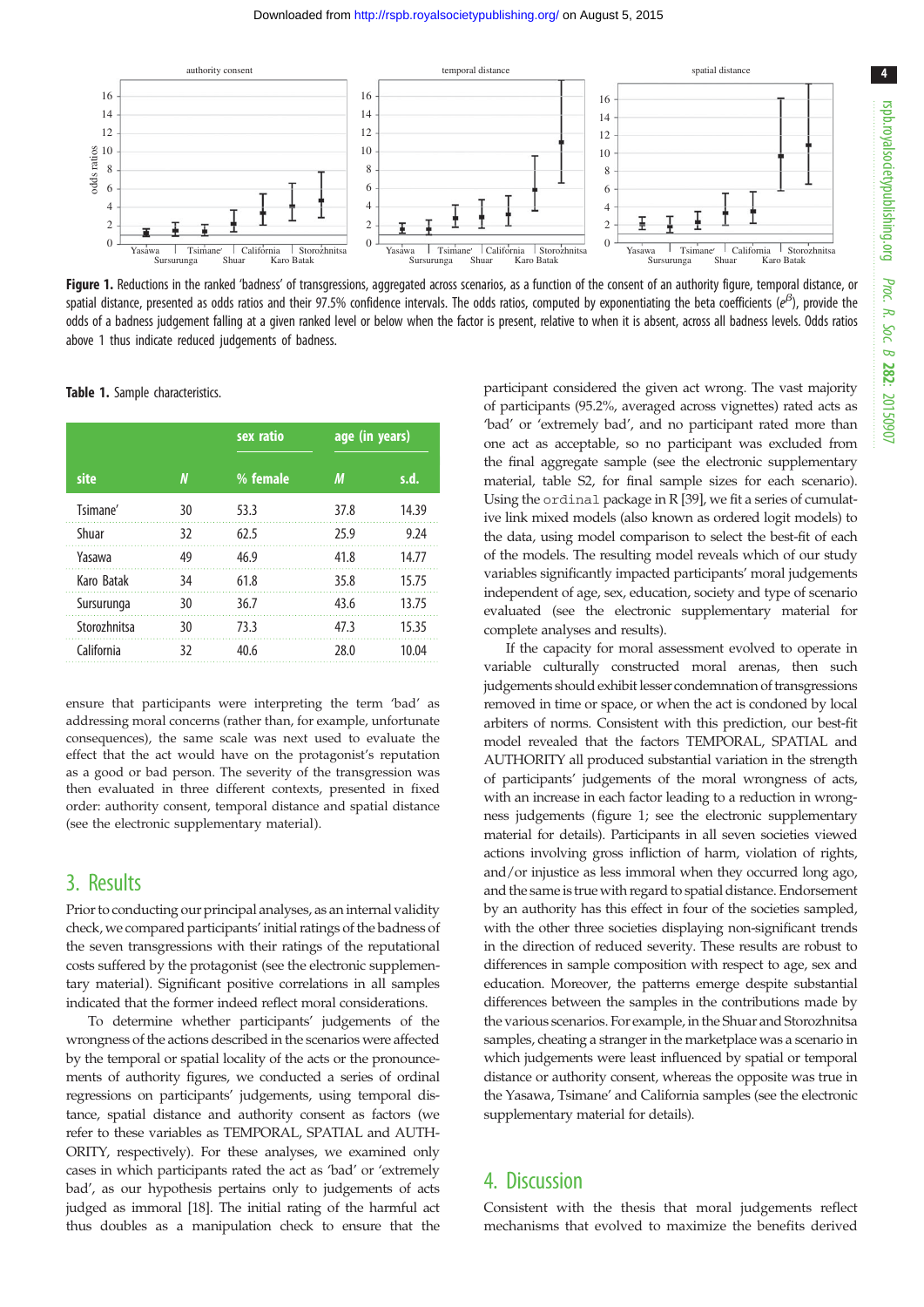from assessments of others' behaviour within a circumscribed social arena, across seven very different societies we find evidence that moral judgements of some self-evidently harmful or unjust behaviours are notably parochial and contingent on context. Although participants from the various societies differ in their opinion as to whether a given transgression's wrongness is reduced by spatial or temporal distance or the opinions of authorities, for each society sampled, the overarching pattern across transgressions is clear: there is no evidence of a robust insistence that moral rules are judged to apply equally strongly across such contexts. These results pose a powerful challenge to prevailing views in moral psychology that are committed to the theory of universalistic moral evaluation.

While moral parochialism was evident in each of the societies sampled, nowhere was it absolute—evaluating transgressions that occurred long ago, far away, or were approved of by authority figures generally led participants to view the acts as less bad, but not as perfectly acceptable. A number of possible explanations address this pattern. First, immediate events in the in-group may be the proper domain of biologically evolved mechanisms undergirding moral judgement, such that condemnation of remote events may simply be a partially elicited by-product. Relatedly, because social interconnectedness is a matter of degree, evaluative mechanisms may produce graded judgements in parallel with personal relevance; weak condemnation of remote events may simply reflect the distal end of this continuum. Alternately, while operating at a reduced intensity, biologically evolved mechanisms undergirding moral judgement may apply current local standards to other contexts in order to afford evaluation of out-group members as possible interaction partners and/or maintain the ability to evaluate authority figures' competence. Finally, culturally evolved moral rules prescribing universal applicability may have emerged in the last two millennia in conjunction with technologies allowing for unprecedented travel, communication and conquest, as such rules may leverage these technologies in the service of rapid group expansion.

Everyday conversations suggest that, in many of the societies we sampled, people appear to endorse the universal applicability of moral rules. That our participants' responses nonetheless reveal moral parochialism is consistent with a variety of dual-process psychological models, wherein moral judgements do not result exclusively—perhaps not even primarily—from deliberative moral reasoning, instead being at least partly the product of calculations that occur outside of conscious awareness. Specifically, our results are congruent with dual-process models that stress the importance of emotion [\[40](#page-5-0)–[42](#page-5-0)]: given that, in many domains, adaptations shape behaviour through affective influences on motivation and cognition [\[43,44\]](#page-5-0), such accounts mesh well with our thesis that moral parochialism reflects the central role that dedicated evolved mechanisms play in moral judgement.

The observed reductions in our participants' judgements of the wrongness of acts as a function of spatial or temporal distance are unlikely to merely reflect differences in their interpretation of the questions posed to them. When asked to judge the act in the initial presentation (the present time; a location not far from here), participants can reliably be presumed to be offering their own assessment of the act. However, when asked to judge the act elsewhere, or in the past, might participants have interpreted the question as addressing not their own views, but rather the consensus of people living at the specified place or time? While we cannot exclude this possibility, it does not explain the patterned nature of our findings. It is common to romanticize the past and bemoan present-day moral degeneration [[45,46\]](#page-5-0), yet, like spatial distance, temporal distance decreases wrongness judgements in all seven samples, suggesting that perspective-taking probably does not undergird participants' responses. Moreover, whereas a perspective-taking account would predict uniformity in the imagined moral sensibilities of individuals living in remote places or the distant past, within each sample, the scenarios varied substantially in the extent to which spatial and temporal distance inspired reductions in moral condemnation.

The seven societies sampled vary in the degree to which moral judgements are parochial and contingent on the pronouncements of authorities. At one extreme, Ukrainian villagers evince strong reductions in judgements of moral wrongness as a function of temporal distance, spatial distance and authority consent. At the other extreme, Yasawan villagers display much smaller changes in judgement, and do so only in response to temporal and spatial distance. Interestingly, although Western liberal democracies often rhetorically espouse universalist moral positions, urban Californians occupied the middle of the spectrum in this regard. In the future, it will be important to explore which social, psychological or historical factors influence the degree of moral parochialism exhibited in a given society.

Our study of five small-scale societies and two large-scale societies reveals widespread moral parochialism and contextual contingency, suggesting that one or more of the contemporary evolutionary accounts of human morality may well be correct. If so, then, in addition to being both parochial and responsive to authority, moral assessments should be conformist, as individuals frequently prosper by following the views of the majority [\[47](#page-5-0)]. History reveals that, together, dependence on the pronouncements of authorities and conformism can undergird genocide and similar horrors, while moral parochialism can undergird indifference to their occurrence elsewhere. Progress in alleviating human suffering may therefore best be achieved by a fuller understanding of the nature and origins of moral judgement.

Ethics. The research reported here was approved by the respective Institutional Review Boards of the participating institutions. Informed consent was obtained prior to participation (see Preamble to Participants in electronic supplementary material).

Data accessibility. Data reported in the paper are archived at [http://](http://www.philosophy.dept.shef.ac.uk/culture&mind/Data) [www.philosophy.dept.shef.ac.uk/culture&mind/Data.](http://www.philosophy.dept.shef.ac.uk/culture&mind/Data)

Authors' contributions. D.F. and S.S. conceived the project. H.B. and M.K. performed the analyses with input from C.H. and J.H.; accordingly, H.B. and M.K. share second authorship. D.F. and C.H. wrote the manuscript with input from H.B., S.S., J.H., S.L. and the other authors. S.L. recruited, convened and supervised the collaborators, and secured funding. Additional authors were responsible for data collection. All authors assisted in study design and provided feedback.

Competing interests. We have no competing interests.

Funding. Financial support for this research was provided by a grant from the UK's Arts and Humanities Research Council (for the AHRC Culture and the Mind project), the Hang Seng Centre for Cognitive Studies, University of Sheffield and the Rutgers University Research Group on Evolution and Higher Cognition.

Acknowledgements. We are grateful to our participants, and thank Hackjin Kim and Leehyun Yoon for constructive feedback.